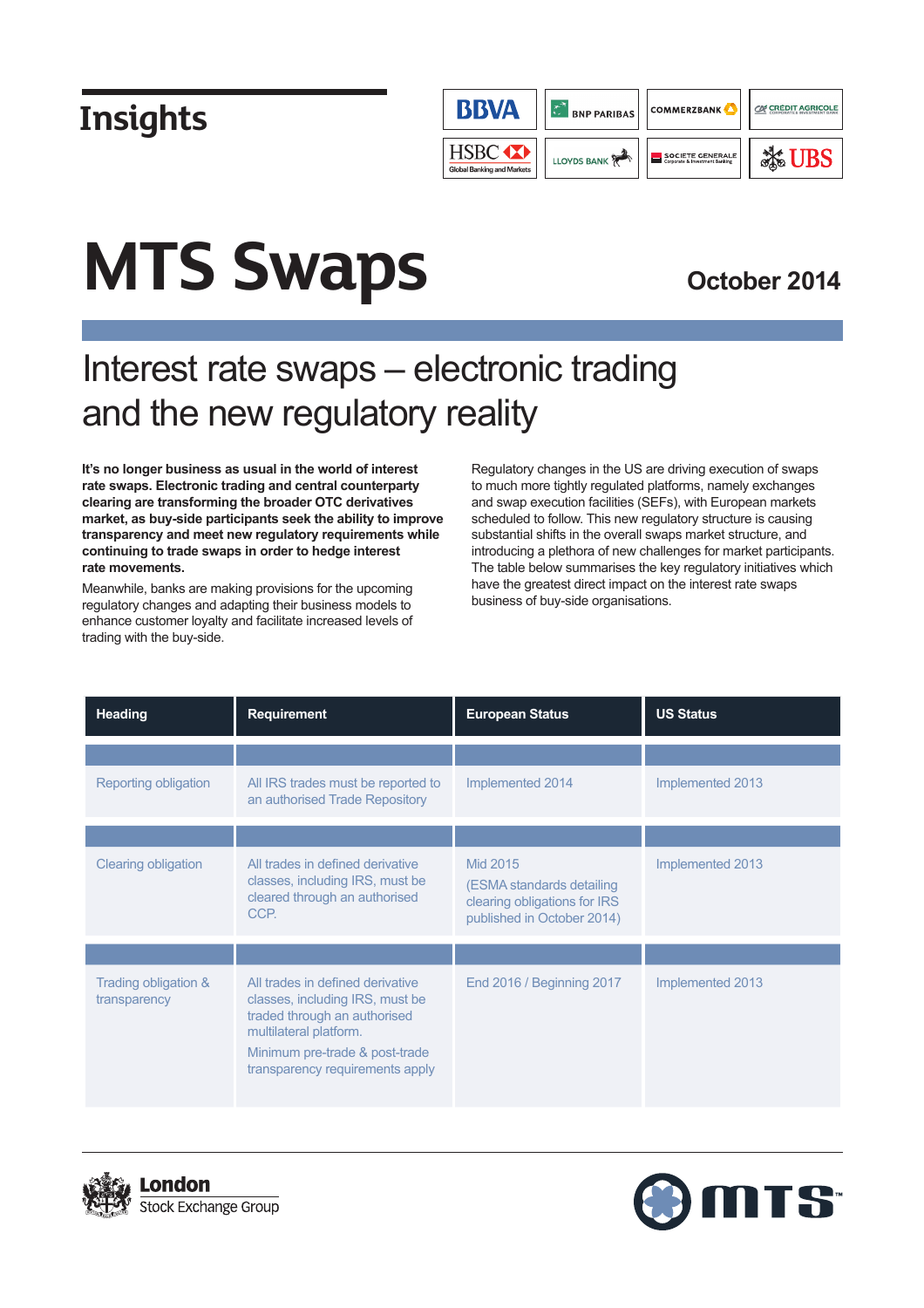

#### **The buy-side challenge**

The rules set to be implemented as a result of both the Dodd-Frank act in the US and EMIR/MiFID II in Europe, as summarized in the above table, will force buy-side institutions to evaluate different options for reporting, execution and clearing, and put in place new arrangements, procedures and documentation with trading venues and clearing houses. This is a substantial piece of work and as such could have major time, cost and efficiency implications.

Under the new regulations, all transactions will have to be routed through regulated platforms, subjecting them to pre- and post-trade disclosure rules, including specific requirements relating to block trades. Those disclosures could make it more difficult for a traditional market- maker to hedge client business and the end result, many dealers argue, will be a higher proportion of smaller trades, which means an increase in reporting workload for buy-side counterparties.

There will also be costs involved with setting up regulatory-compliant arrangements for trading and clearing swaps, as a result of higher legal fees and staff costs involved with reviewing, understanding and negotiating the new swap arrangements and documentation.

For cleared swaps, each counterparty will be required to post both initial and mark-to-market margin, with a range of options relating to forms of collateral and levels of segregation.

For non-cleared swaps, minimum collateral posting requirements will be imposed, and there will be costs involved with the reporting requirements of utilising the commercial end-user exception.

#### **The sell-side challenge**

Optimising customer service in the derivatives space has become a key focus in recent years, as clients look for differentiating factors in an increasingly cost-sensitive environment. As the interest rate swaps market continues to evolve, banks are seeking innovative solutions to add value and stand out from the crowd to attract and retain clients while complying with new and emerging regulations.

The challenge is finding a market structure that can balance banks' competitive drive for flow, is consistent with the new regulatory and capital landscape, and lets participants access the swaps market in a manner that suits their unique trading requirements.

### **Sponsored access**

There is strong demand from buy-side institutions for a solution that will reduce the cost of having to set themselves up to trade interest rate swaps through regulated venues and clear through CCPs and maximise the efficiency of the necessary arrangements.

Alternative swaps market structures that are appropriate for the new regulatory landscape are now being discussed, and a number are being actively explored. One particular alternative attracting considerable discussion is the use of prime banks offering sponsored electronic access.

While the sponsored access model has existed in other markets for a number of years, the technology now exists in the interest rate swaps markets to capitalise on the potential benefits of this model by enabling instant communication between both the sponsor bank and its customer, and the sponsor bank and the rest of the market.

As a result, sponsored electronic access through a prime bank looks set to be a viable alternative and an important step forward in improving cost control and efficiency whilst enabling orderly, efficient access for all participants.



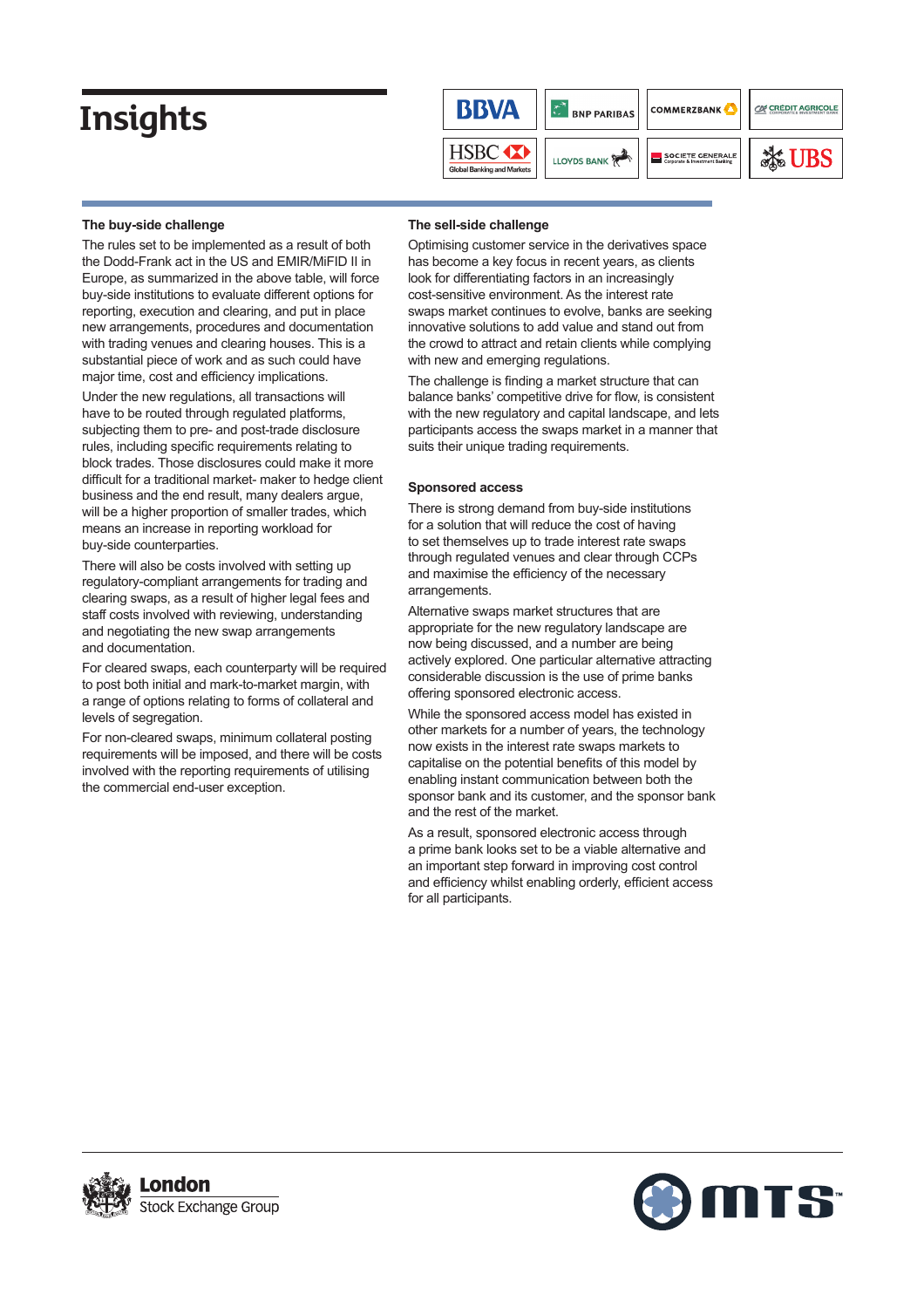

#### Other benefits of applying the prime brokerage **model to the interest rate swaps markets include:**

- Simplified reporting and documentation requirements for buy-side institutions trading swaps via regulated platforms
- $-$  Improved market efficiency in the execution and post trade management of swaps
- Consistency with regulatory reforms in Dodd-Frank, MiFID II and EMIR, improving pre- and post-trade transparency for all market participants
- An increase in trading activity as buy-side participants gain instant access to better prices and deeper liquidity pools through their prime brokers. This model critically preserves and enhances the relationship between the buy-side customer and their prime broker, respecting and developing the role of each in the successful operation of the market
- It connects investors to all points of liquidity simultaneously and anonymously giving fair and equal access to the best prices available in the market at all times
- Banks are able to leverage existing relationships and enhance customer retention through best execution
- It increases a bank's flow business, and provides economies of scale for the back office in terms of clearing and settlement

In short, sponsored access offers an opportunity for the regulatory objectives relating to interest rate swaps to be achieved without damaging important buy-side and sell-side trade relationships. These relationships provide benefits in a range of functions, not just provision of credit, and contribute to a more efficient market.

### **The MTS solution**

MTS, Europe's premier fixed income trading venue, is set to launch MTS Swaps, a new platform that will give buy-side institutions the ability to trade interest rate swaps electronically. The venture will use innovative technology to provide customer choice and will enhance transparency and efficiency in the euro-denominated swaps market.

The technology behind MTS Swaps has been developed with acute awareness of the upcoming regulatory environment in mind, enabling market participants to establish best practice and transparency ahead of any regulatory announcements.

Leveraging existing MTS distribution, technology and market expertise, the platform will enable buyside participants to trade swaps with a diverse range of liquidity providers via a sponsor bank, giving them access to the best prices available in the market while allowing them to maintain and strengthen their relationship with their chosen prime bank.

Banks will benefit from the ability to enhance customer loyalty and facilitate increased levels of trading amongst the buy-side.

"In homogenous markets such as IRS, where liquidity could be fragmented by the multitude of new platform offerings, sponsored access models are a solution to consider for buy side firms aiming to participate in the new liquidity pools, but not willing to spend the time or resources to build access to all those venues."

#### **Joséphine de Chazournes Senior Analyst Celent, a division of Oliver Wyman**

A number of banks, including BBVA, BNP Paribas, Commerzbank, HSBC, Lloyds Bank, RBC, Societe Generale and UBS are supporting the platform from launch. MTS Swaps will support the full trade lifecycle from pre-trade price discovery and execution to posttrade reporting and connectivity to clearing. The platform will support interest rate swap trading via request for competitive quote (RFCQ) and executable prices.